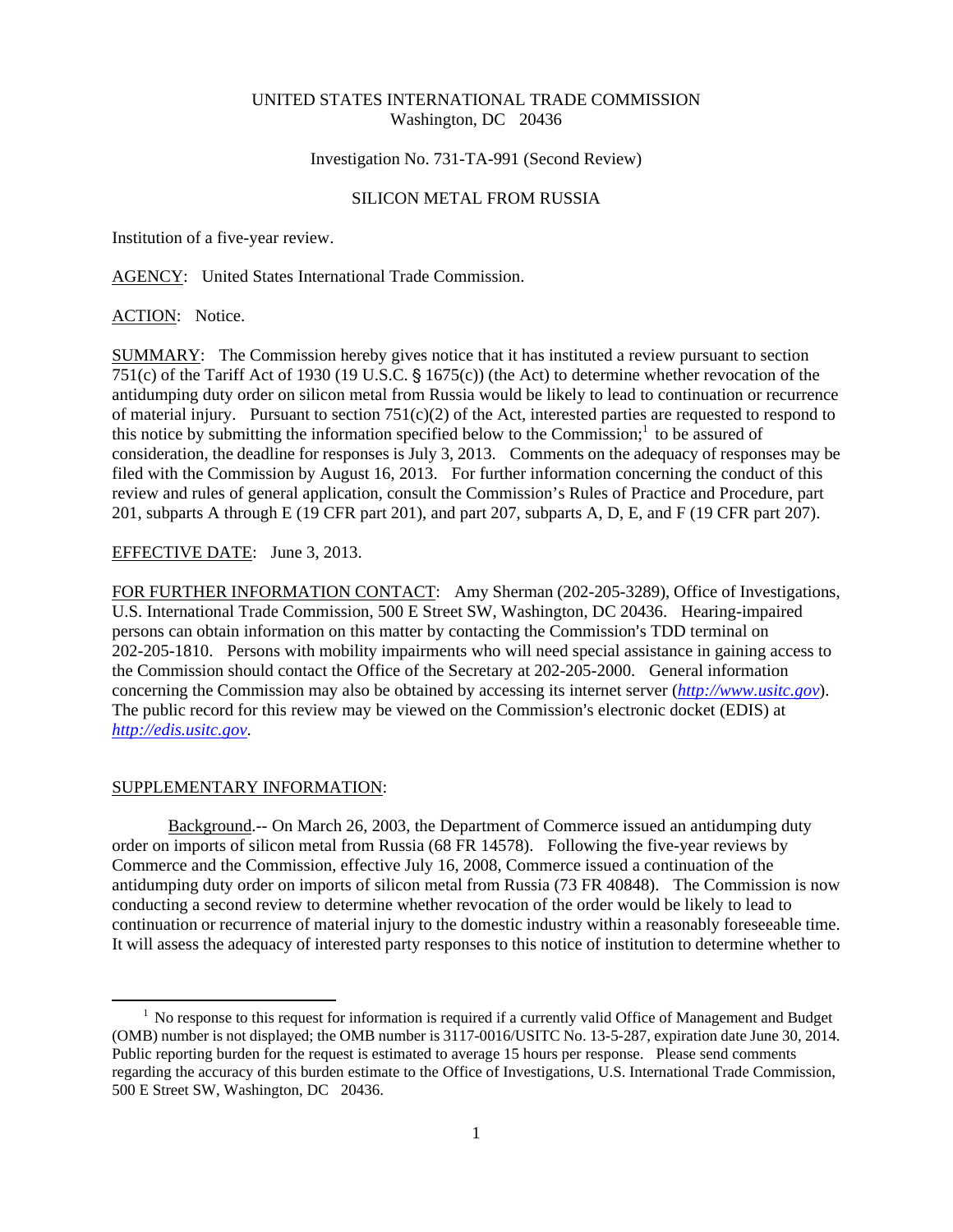conduct a full review or an expedited review. The Commission's determination in any expedited review will be based on the facts available, which may include information provided in response to this notice.

Definitions.--The following definitions apply to this review:

- (1) *Subject Merchandise* is the class or kind of merchandise that is within the scope of the five-year review, as defined by the Department of Commerce.
- (2) The *Subject Country* in this review is Russia.
- (3) The *Domestic Like Product* is the domestically produced product or products which are like, or in the absence of like, most similar in characteristics and uses with, the *Subject Merchandise*. In its original determination and its expedited first five-year review determination, the Commission defined the *Domestic Like Product* as all silicon metal, regardless of grade, consistent with Commerce's scope.
- (4) The *Domestic Industry* is the U.S. producers as a whole of the *Domestic Like Product*, or those producers whose collective output of the *Domestic Like Product* constitutes a major proportion of the total domestic production of the product. In its original determination and its expedited first five-year review determination, the Commission defined the *Domestic Industry* as all domestic producers of silicon metal.
- (5) An *Importer* is any person or firm engaged, either directly or through a parent company or subsidiary, in importing the *Subject Merchandise* into the United States from a foreign manufacturer or through its selling agent.

Participation in the review and public service list.--Persons, including industrial users of the *Subject Merchandise* and, if the merchandise is sold at the retail level, representative consumer organizations, wishing to participate in the review as parties must file an entry of appearance with the Secretary to the Commission, as provided in section  $201.11(b)(4)$  of the Commission's rules, no later than 21 days after publication of this notice in the *Federal Register*. The Secretary will maintain a public service list containing the names and addresses of all persons, or their representatives, who are parties to the review.

Former Commission employees who are seeking to appear in Commission five-year reviews are advised that they may appear in a review even if they participated personally and substantially in the corresponding underlying original investigation. The Commission's designated agency ethics official has advised that a five-year review is not considered the "same particular matter" as the corresponding underlying original investigation for purposes of 18 U.S.C. § 207, the post employment statute for Federal employees, and Commission rule 201.15(b) (19 CFR  $\S$  201.15(b)), 73 FR 24609 (May 5, 2008). This advice was developed in consultation with the Office of Government Ethics. Consequently, former employees are not required to seek Commission approval to appear in a review under Commission rule 19 CFR  $\S 201.15$ , even if the corresponding underlying original investigation was pending when they were Commission employees. For further ethics advice on this matter, contact Carol McCue Verratti, Deputy Agency Ethics Official, at 202-205-3088.

Limited disclosure of business proprietary information (BPI) under an administrative protective order (APO) and APO service list.--Pursuant to section  $207.7(a)$  of the Commission's rules, the Secretary will make BPI submitted in this review available to authorized applicants under the APO issued in the review, provided that the application is made no later than 21 days after publication of this notice in the *Federal Register.* Authorized applicants must represent interested parties, as defined in 19 U.S.C. §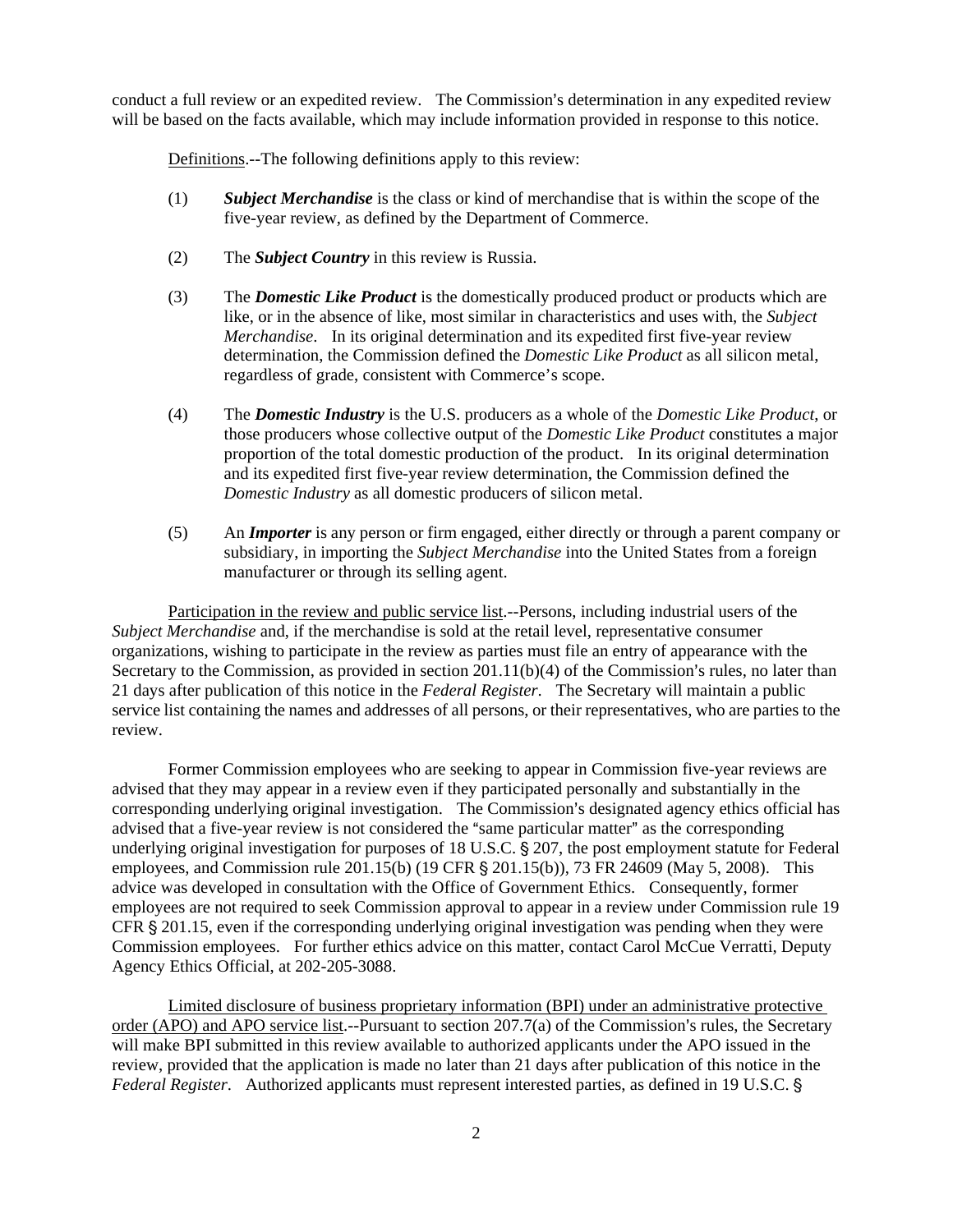1677(9), who are parties to the review. A separate service list will be maintained by the Secretary for those parties authorized to receive BPI under the APO.

Certification.--Pursuant to section 207.3 of the Commission's rules, any person submitting information to the Commission in connection with this review must certify that the information is accurate and complete to the best of the submitter's knowledge. In making the certification, the submitter will be deemed to consent, unless otherwise specified, for the Commission, its employees, and contract personnel to use the information provided in any other reviews or investigations of the same or comparable products which the Commission conducts under Title VII of the Act, or in internal audits and investigations relating to the programs and operations of the Commission pursuant to 5 U.S.C. Appendix 3.

Written submissions.--Pursuant to section 207.61 of the Commission's rules, each interested party response to this notice must provide the information specified below. The deadline for filing such responses is July 3, 2013. Pursuant to section  $207.62(b)$  of the Commission's rules, eligible parties (as specified in Commission rule 207.62(b)(1)) may also file comments concerning the adequacy of responses to the notice of institution and whether the Commission should conduct an expedited or full review. The deadline for filing such comments is August 16, 2013. All written submissions must conform with the provisions of sections 201.8 and 207.3 of the Commission's rules and any submissions that contain BPI must also conform with the requirements of sections 201.6 and 207.7 of the Commission's rules. Please be aware that the Commission's rules with respect to electronic filing have been amended. The amendments took effect on November 7, 2011. See 76 FR 61937 (Oct. 6, 2011) and the newly revised Commission's Handbook on E-Filing, available on the Commission's website at *http://edis.usitc.gov*. Also, in accordance with sections  $201.16(c)$  and  $207.3$  of the Commission's rules, each document filed by a party to the review must be served on all other parties to the review (as identified by either the public or APO service list as appropriate), and a certificate of service must accompany the document (if you are not a party to the review you do not need to serve your response).

Inability to provide requested information.--Pursuant to section  $207.61(c)$  of the Commission's rules, any interested party that cannot furnish the information requested by this notice in the requested form and manner shall notify the Commission at the earliest possible time, provide a full explanation of why it cannot provide the requested information, and indicate alternative forms in which it can provide equivalent information. If an interested party does not provide this notification (or the Commission finds the explanation provided in the notification inadequate) and fails to provide a complete response to this notice, the Commission may take an adverse inference against the party pursuant to section 776(b) of the Act (19 U.S.C.  $\S$  1677e(b)) in making its determination in the review.

INFORMATION TO BE PROVIDED IN RESPONSE TO THIS NOTICE OF INSTITUTION: As used below, the term "firm" includes any related firms.

- (1) The name and address of your firm or entity (including World Wide Web address) and name, telephone number, fax number, and E-mail address of the certifying official.
- (2) A statement indicating whether your firm/entity is a U.S. producer of the *Domestic Like Product*, a U.S. union or worker group, a U.S. importer of the *Subject Merchandise*, a foreign producer or exporter of the *Subject Merchandise*, a U.S. or foreign trade or business association, or another interested party (including an explanation). If you are a union/worker group or trade/business association, identify the firms in which your workers are employed or which are members of your association.
- (3) A statement indicating whether your firm/entity is willing to participate in this review by providing information requested by the Commission.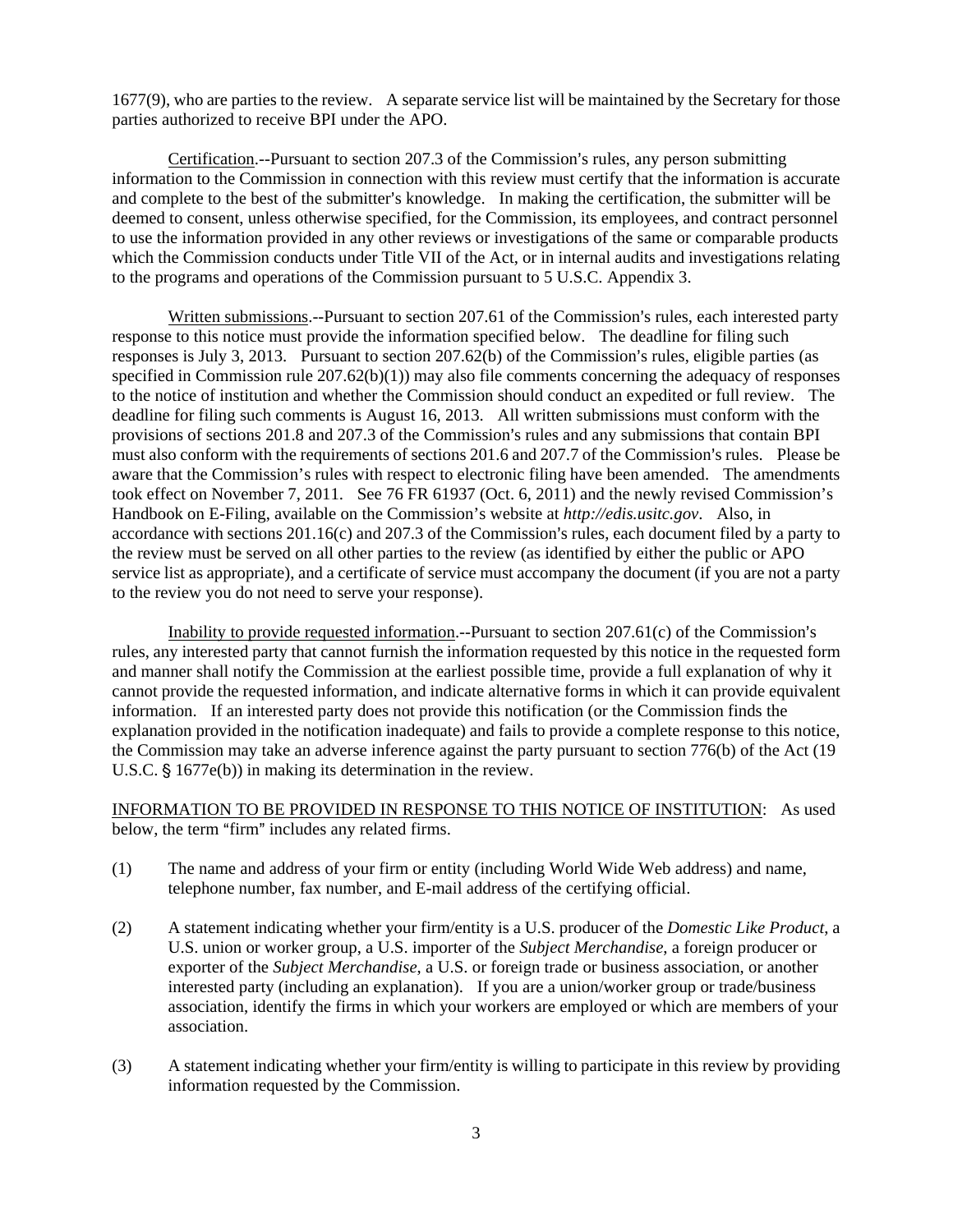- (4) A statement of the likely effects of the revocation of the antidumping duty order on the *Domestic Industry* in general and/or your firm/entity specifically. In your response, please discuss the various factors specified in section 752(a) of the Act (19 U.S.C.  $\S$  1675a(a)) including the likely volume of subject imports, likely price effects of subject imports, and likely impact of imports of *Subject Merchandise* on the *Domestic Industry*.
- (5) A list of all known and currently operating U.S. producers of the *Domestic Like Product*. Identify any known related parties and the nature of the relationship as defined in section 771(4)(B) of the Act (19 U.S.C.  $\frac{6}{5}$  1677(4)(B)).
- (6) A list of all known and currently operating U.S. importers of the *Subject Merchandise* and producers of the *Subject Merchandise* in the *Subject Country* that currently export or have exported *Subject Merchandise* to the United States or other countries after 2007.
- (7) A list of 3-5 leading purchasers in the U.S. market for the *Domestic Like Product* and the *Subject Merchandise* (including street address, World Wide Web address, and the name, telephone number, fax number, and E-mail address of a responsible official at each firm).
- (8) A list of known sources of information on national or regional prices for the *Domestic Like Product* or the *Subject Merchandise* in the U.S. or other markets.
- (9) If you are a U.S. producer of the *Domestic Like Product*, provide the following information on your firm's operations on that product during calendar year 2012, except as noted (report quantity data in short tons of contained silicon and value data in U.S. dollars, f.o.b. plant). If you are a union/worker group or trade/business association, provide the information, on an aggregate basis, for the firms in which your workers are employed/which are members of your association.
	- (a) Production (quantity) and, if known, an estimate of the percentage of total U.S. production of the *Domestic Like Product* accounted for by your firm's(s') production;
	- (b) Capacity (quantity) of your firm to produce the *Domestic Like Product* (i.e., the level of production that your establishment(s) could reasonably have expected to attain during the year, assuming normal operating conditions (using equipment and machinery in place and ready to operate), normal operating levels (hours per week/weeks per year), time for downtime, maintenance, repair, and cleanup, and a typical or representative product mix);
	- (c) the quantity and value of U.S. commercial shipments of the *Domestic Like Product* produced in your U.S. plant(s);
	- (d) the quantity and value of U.S. internal consumption/company transfers of the *Domestic Like Product* produced in your U.S. plant(s); and
	- (e) the value of (i) net sales, (ii) cost of goods sold (COGS), (iii) gross profit, (iv) selling, general and administrative (SG&A) expenses, and (v) operating income of the *Domestic Like Product* produced in your U.S. plant(s) (include both U.S. and export commercial sales, internal consumption, and company transfers) for your most recently completed fiscal year (identify the date on which your fiscal year ends).
- (10) If you are a U.S. importer or a trade/business association of U.S. importers of the *Subject Merchandise* from the *Subject Country*, provide the following information on your firm's(s')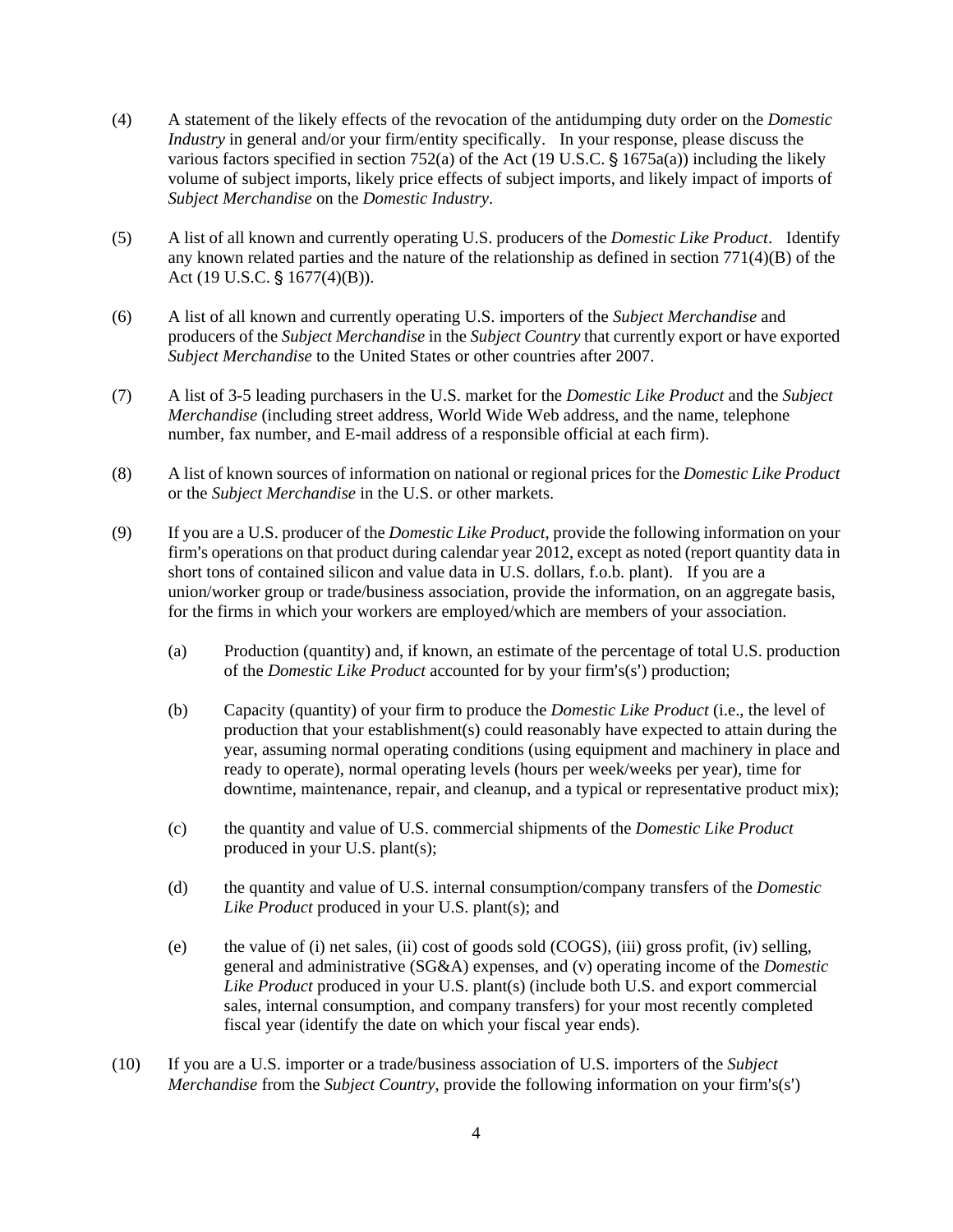operations on that product during calendar year 2012 (report quantity data in short tons of contained silicon and value data in U.S. dollars). If you are a trade/business association, provide the information, on an aggregate basis, for the firms which are members of your association.

- (a) The quantity and value (landed, duty-paid but not including antidumping duties) of U.S. imports and, if known, an estimate of the percentage of total U.S. imports of *Subject Merchandise* from the *Subject Country* accounted for by your firm's(s') imports;
- (b) the quantity and value (f.o.b. U.S. port, including antidumping duties) of U.S. commercial shipments of *Subject Merchandise* imported from the *Subject Country*; and
- (c) the quantity and value (f.o.b. U.S. port, including antidumping duties) of U.S. internal consumption/company transfers of *Subject Merchandise* imported from the *Subject Country*.
- (11) If you are a producer, an exporter, or a trade/business association of producers or exporters of the *Subject Merchandise* in the *Subject Country*, provide the following information on your firm's(s') operations on that product during calendar year 2012 (report quantity data in short tons of contained silicon and value data in U.S. dollars, landed and duty-paid at the U.S. port but not including antidumping duties). If you are a trade/business association, provide the information, on an aggregate basis, for the firms which are members of your association.
	- (a) Production (quantity) and, if known, an estimate of the percentage of total production of *Subject Merchandise* in the *Subject Country* accounted for by your firm's(s') production;
	- (b) Capacity (quantity) of your firm(s) to produce the *Subject Merchandise* in the *Subject Country* (i.e., the level of production that your establishment(s) could reasonably have expected to attain during the year, assuming normal operating conditions (using equipment and machinery in place and ready to operate), normal operating levels (hours per week/weeks per year), time for downtime, maintenance, repair, and cleanup, and a typical or representative product mix); and
	- (c) the quantity and value of your firm's(s') exports to the United States of *Subject Merchandise* and, if known, an estimate of the percentage of total exports to the United States of *Subject Merchandise* from the *Subject Country* accounted for by your firm's(s') exports.
- (12) Identify significant changes, if any, in the supply and demand conditions or business cycle for the *Domestic Like Product* that have occurred in the United States or in the market for the *Subject Merchandise* in the *Subject Country* after 2007, and significant changes, if any, that are likely to occur within a reasonably foreseeable time. Supply conditions to consider include technology; production methods; development efforts; ability to increase production (including the shift of production facilities used for other products and the use, cost, or availability of major inputs into production); and factors related to the ability to shift supply among different national markets (including barriers to importation in foreign markets or changes in market demand abroad). Demand conditions to consider include end uses and applications; the existence and availability of substitute products; and the level of competition among the *Domestic Like Product* produced in the United States, *Subject Merchandise* produced in the *Subject Country*, and such merchandise from other countries.